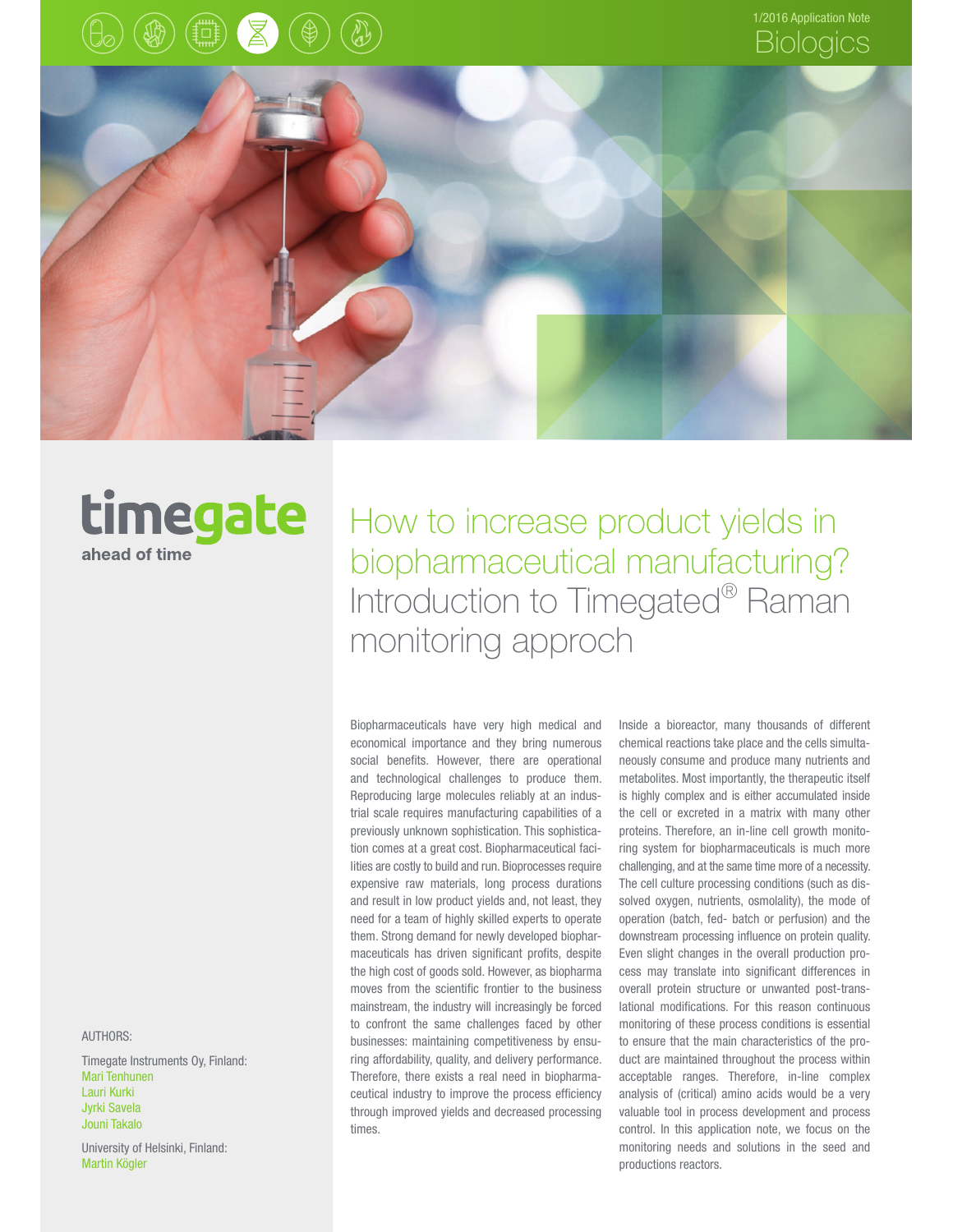



Figure 1:

On-line monitoring can bring huge advantage to the production efficiency and reliability in seed and production reactors.

> Today, the process attributes typically measured continuously in seed and production reactors are pH, temperature and dissolved oxygen . The most of other process parameters are measured only daily or twice a day through manual sampling. During the last decades a huge amount of R&D work has already been done to develop the real-time, in-line, non-contact and non-destructive sensing solutions for the bioprocess monitoring purposes. Different optical, spectroscopic technologies have been among the most potential candidates for this task, because they can provide highly specific chemical information about the cell culture components. They are fast, non-destructive and easy to integrate to process monitoring tasks. One of the most promising technology which has been in the core of process monitoring and automation development, is Raman spectroscopy. Raman has been used for the in-line monitoring of the changes in the cell growth media. However, the Achilles' heel of Raman spectroscopy is the fluorescence emission that can in the worse case totally overlap the weak Raman scattering signal and prevent the use of this technology or at least the fluorescence background impairs the measurement sensitivity significantly. It has been estimated that far less than half of the current cell cultures can benefit from this technology. In all others, the fluorescence makes the use of Raman spectroscopy unreasonable for the process monitoring purposes.

#### Special features of Timegated® Raman technology in continuous monitoring of bioreactors

Timegated® Raman technology provides three major advances compared to the current state-of art, conventional Raman technology in the cell culture monitoring. First of all, it will provide real fluorescence rejected Raman spectra and enlarge the applicability of Raman technology to the cultures where



Raman has not be applied before due the masking of fluorescence signal. Timegated® Raman technology is based on the differentiation of Raman and fluorescence signals in time domain. This measurement approach has been known for fluorescence suppression for decades, however, the high cost and complexity of the earlier time domain based technologies has prevented the commercialization and wider adaption of this approach. The new, patented CMOS-SPAD (Single Photon Avalanche Diode) electrically gated detection offers an affordable solution with decreased cost and complexity, and makes this technology applicable to numerous different monitoring tasks, where conventional CW Raman cannot be used due to the high fluorescence interference.

#### Figure 2:

Real fluorescence rejection with Timegated® Raman technology. Comparison of CW (Continuous Wave) and Timegated® Raman measurements of E. Coli cell cultures. With CW measurement, no Raman signal was detected behind the fluorescence background.

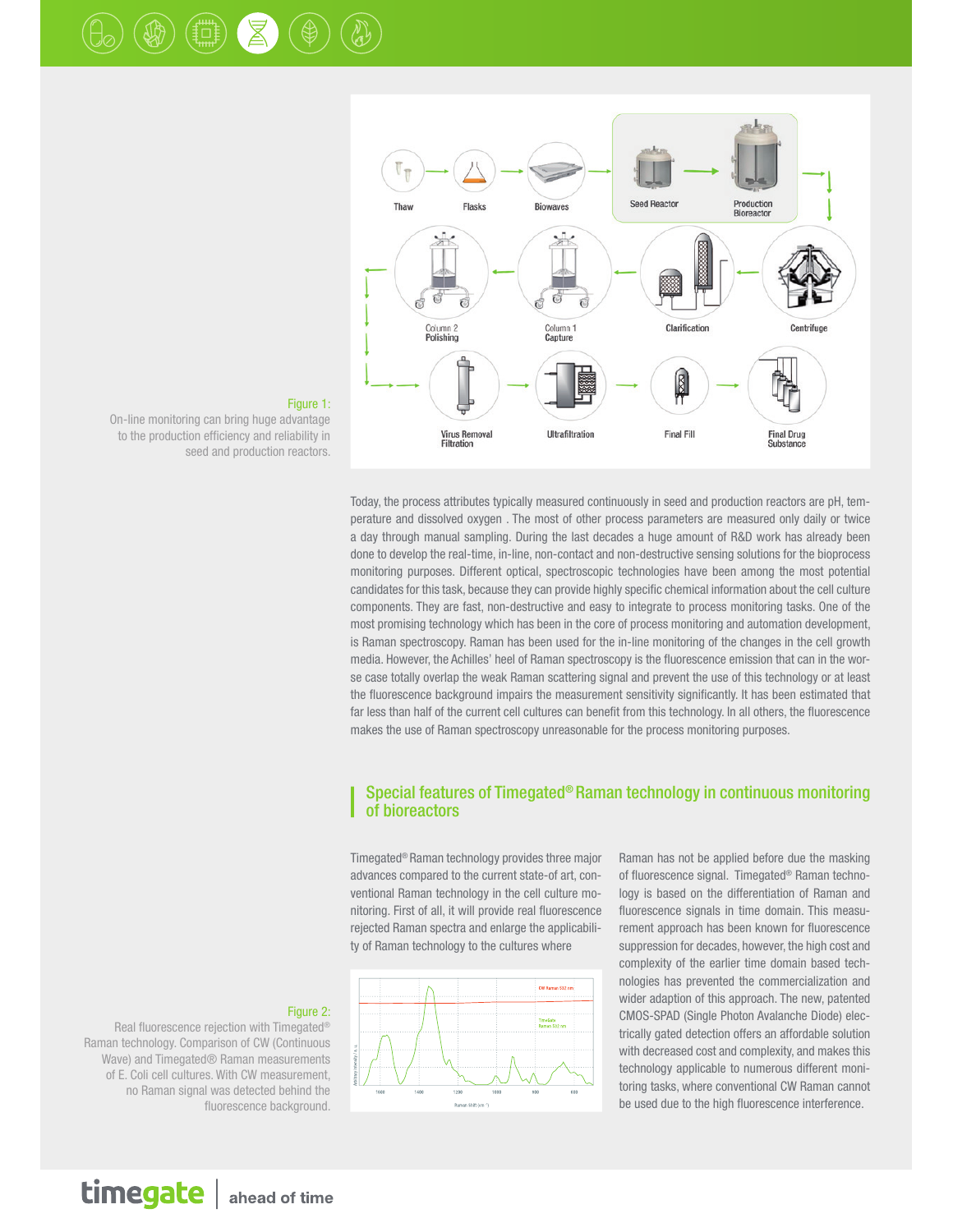Secondly, this technology provides the separation of Cell and Media Signals by Hardware. The use of pulsed laser excitation and extremely fast, 100 picoseconds, detection provides totally new type of measurement approach.

The intensity of elastically signal after each laser pulse depends on the optical properties of the material where the laser pulse hits, and therefore each cell gives different signal intensity than growth media. This means that after each laser pulse, the detected Raman scattering can be classified into the two different categories and separate Raman spectra based on the backscattered light intensity - one

Thirdly, Timegated® Raman technology also allows monitoring the changes in cell density. The pulse-by pulse detection and the separation of signal origin give also information about changes in cell density. If we compare the ratio of laser hits to cells and to media in a set time frame, we get information about changes in the relative number of cells. This information can be used for cell density calibrations.

coming from the cells and the other coming from the growth media. This makes the data processing and process modeling much easier and more reliable by avoiding overlapping spectral bands of cells and media.



#### Figure 3:

Two different signals – one from cells and the other from media – separated by hardware.



#### Figure 4:

Timegated® data can also be used to give information about changes in the cell densities during the bioprocessing.

## **Summary**

Timegated®Raman Approach offers a totally new in-line monitoring solution to many current bioprocessing challenges. Benefits that can be achieved include:

No need for sampling and no risk for process contamination

Real time data of growth media composition, cell density and produced proteins Improved SNR (Signal to Noise Ratio) for signal from cells



In-line control of nutrient feeds to bioreactors